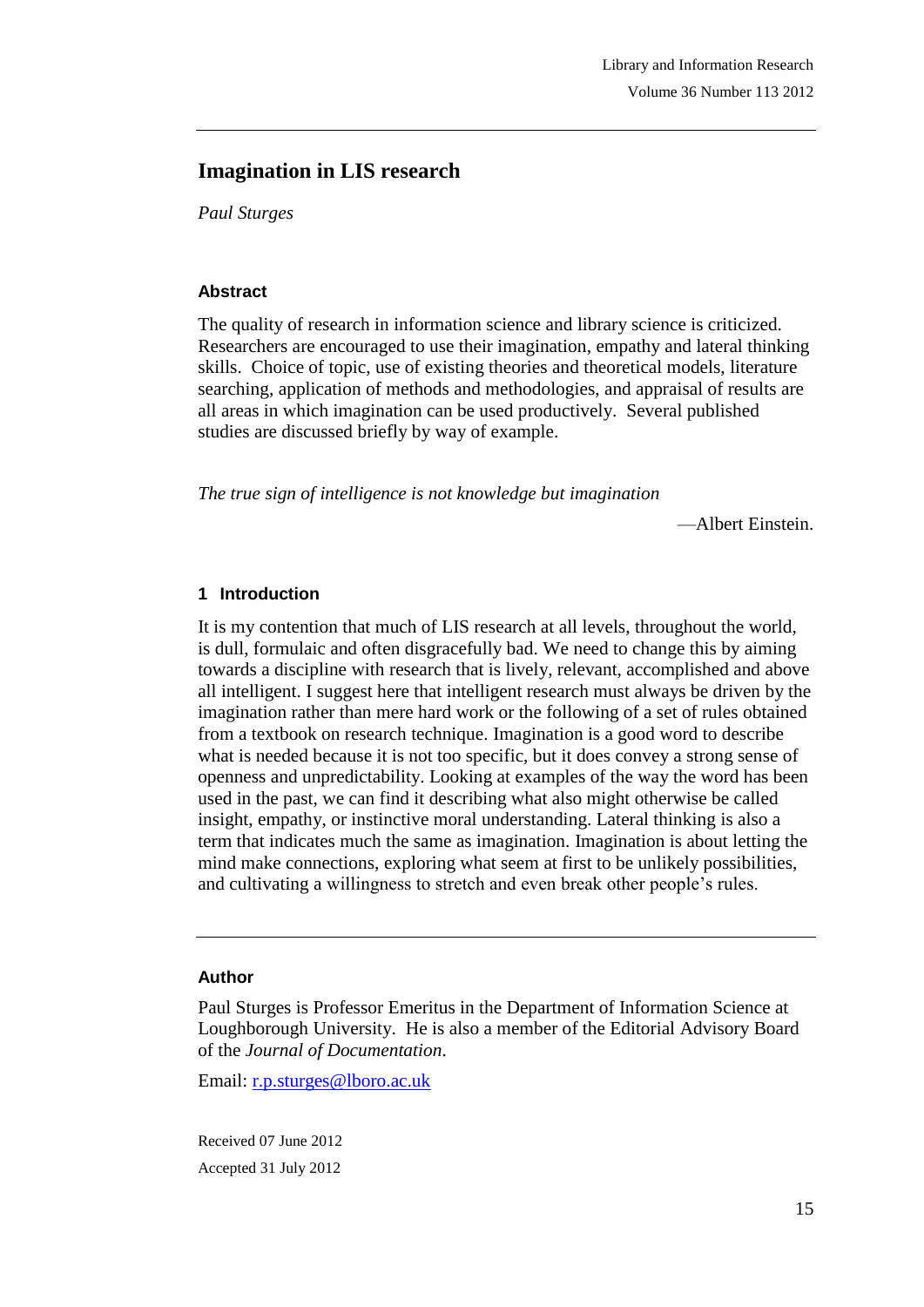Obviously anyone looking here for a rigorous definition of the term is going to be disappointed.

The thoughts which follow are based on the experience of reading hundreds of draft and completed undergraduate, master's and doctoral dissertations as either supervisor or examiner, and large numbers of papers submitted for possible publication in journals, in addition to the usual scanning and reading of the published LIS literature that is to be expected of an active academic. Most of the material on which the following generalisations are based, originated in individual projects for academic and professional qualifications, but reports and articles based on commissioned research are not completely exempt from the strictures offered here. Much of the material was British, but a very substantial proportion came from the developing world and some from Europe. Standards in the (mainly published) material that one reads from North America are very much higher, but often by means of such a slavish respect for rules and conventions that excellent work is sadly predictable. The almost universal lack of inspiration is depressing for a supervisor, but at least there is the chance to offer remedies while the work is in progress. On the other hand, the examiner, the reviewer and the reader of published material are presented with what claims to be a finished product, and there is either no scope for helpful intervention, or only a limited opportunity with unpublished material via the mediation of an editor. Are there examples of work that does not deserve these strictures? Yes, of course there are. *Journal of Documentation*, for instance, consistently publishes an exciting mix of material with many different approaches to LIS. It is not that there is no good material; rather there is so much that is bad or indifferent.

All this is unfortunate if you look at it from the perspective of a researcher but, given that LIS is a practical discipline, it is something of a professional disaster. The great virtue of LIS research is that first it deals with issues that are both fundamental (how human beings interface with information of all kinds) and immediate and urgent (the effectiveness of technologies and systems). Its second strength is that the LIS research literature addresses communities of practitioners – people who look to it for guidance in their professional lives. LIS researchers can make a difference much more than can their fellow researchers in predominantly academic disciplines. What will be offered here are a few personal thoughts on some areas in which LIS is arguably deficient: identifying topics for research, the role of theory, working with the literature, the choice and application of methods, and the interpretation of findings. These thoughts will be illustrated mainly, but not entirely, from personal experience.

### **2 Topics**

Calling for imagination in choice of topics may seem pointless if you need a research contract of some kind so as to survive, or your employer has funded you to take a degree with a research topic already chosen for you. A topic provided for you is rather like an arranged marriage. It can work out well and love can develop, but it does not really compare with the excitements of a marriage for love. The good thing is that if you are in an arranged research relationship, a little love on the side is not socially condemned: so why not carry out a small personal project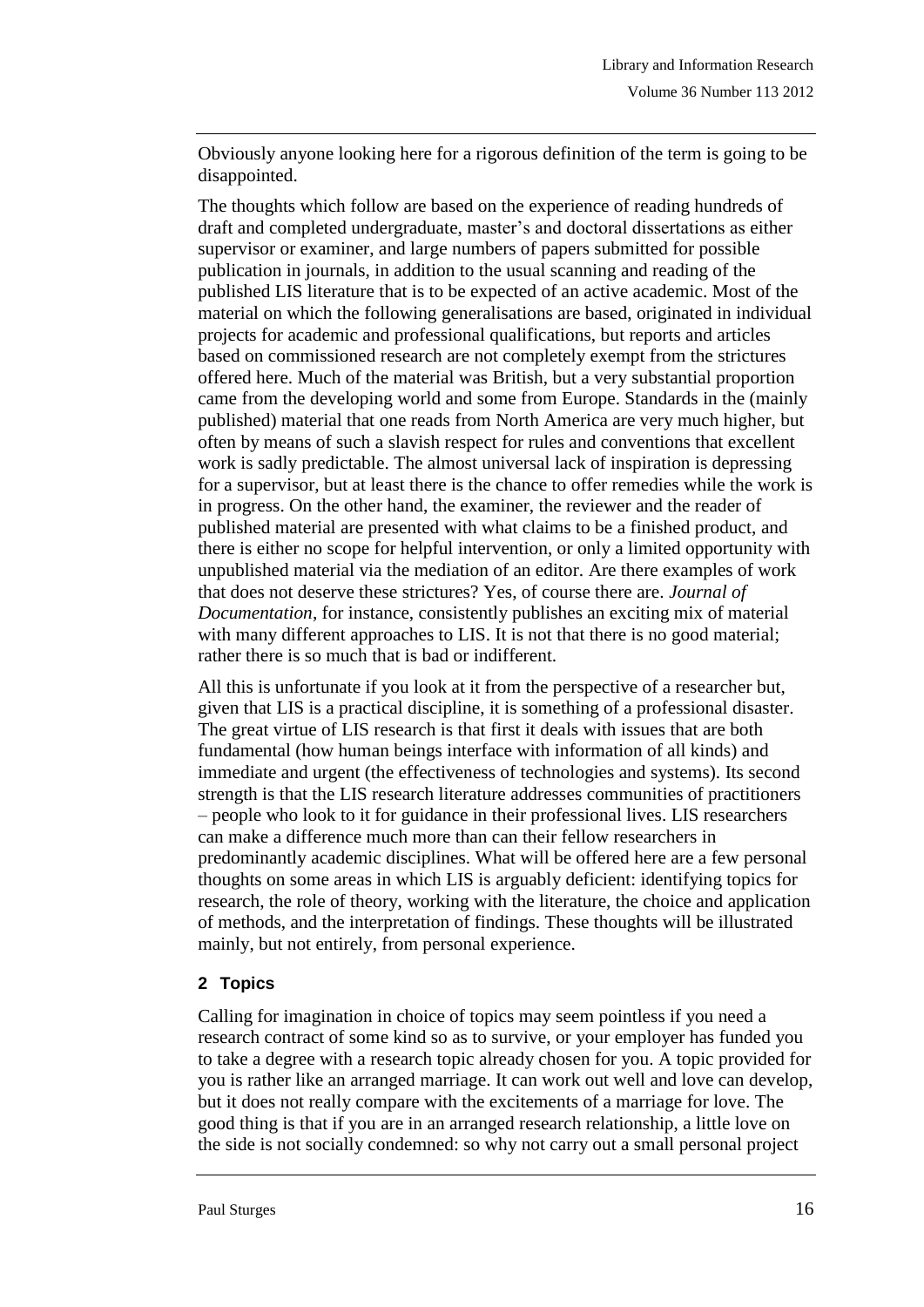in your spare time? If you do have the chance to choose, it is important not to waste the chance to use some imagination. Sadly, students choosing a dissertation topic are frighteningly conventional. All too frequently they come to a potential supervisor saying something like 'I want to research student responses to a particular service or technology and I want to use a questionnaire'. Fellow students form an easily accessible community, response to an existing service is nice and specific, and everyone does a questionnaire, don't they?

This disappointing lack of ambition must be replaced by something more imaginative, but that can be scary. For example, a student who had been persuaded to choose an analysis of information services for visitors to heritage sites (brochures, guidebooks, audio tapes, signage, information desks, room attendants, etc.) almost abandoned the topic because 'There is nothing written about it'. Of course there was something written, but not much and nothing in the LIS literature. What a lucky student to find a topic that had not already been trampled all over! If there is any possibility of choice, a potential researcher should ask him- or herself: 'Is there a question I really want to answer?' Interrogating one's reading, observation and conversations for questions that need an answer will yield something to all but the most incurious. And someone so incurious probably ought to forget about research.

In recent years my own interest has turned towards questions about the psychology of learning. These caught my attention when a colleague who had previously taught in a department of education, developing potential teachers, joined the LIS department. Looking at what she taught and her range of knowledge, it occurred to me that the LIS community tended to take learning as a given, and did not question how it worked or what implications that might have for information services. Looked at in the light of the psychology of learning, the bland assumption that people want information and that this drives the need to provide ever more comprehensive and sophisticated services began to seem a little inadequate. So where to turn so as to develop this topic further? The twentieth century literature of pedagogy in which Piaget and Montessori are iconic names offers some very interesting answers, but that is not the only potential area with relevant content.

Anyone who scans the reviews of books in the quality newspaper press may well have noticed that in the last decade there has been a flow of titles introducing neuroscience to a popular audience, for example Rose (2006), Ramachandran (2004),Winston (2003) and many more. A fascinatingly relevant line of argument can then be developed from this. It begins with the simple observation that babies and young children learn at amazing speed from their own exploration and experimentation with the world around them. The measurement of brain activity allows measurement of this and reveals that the brain actually develops in response to these flows of information. This is best illustrated by evidence from cases of injuries in which victims have suffered the physical loss of brain tissue. The functions that had been performed by the damaged areas can be re-learned by other parts of the brain. The broad significance of this for information science ought to be obvious, but the specific ways in which it might be explored to improve understanding of the users of information is less clear. In fact at the time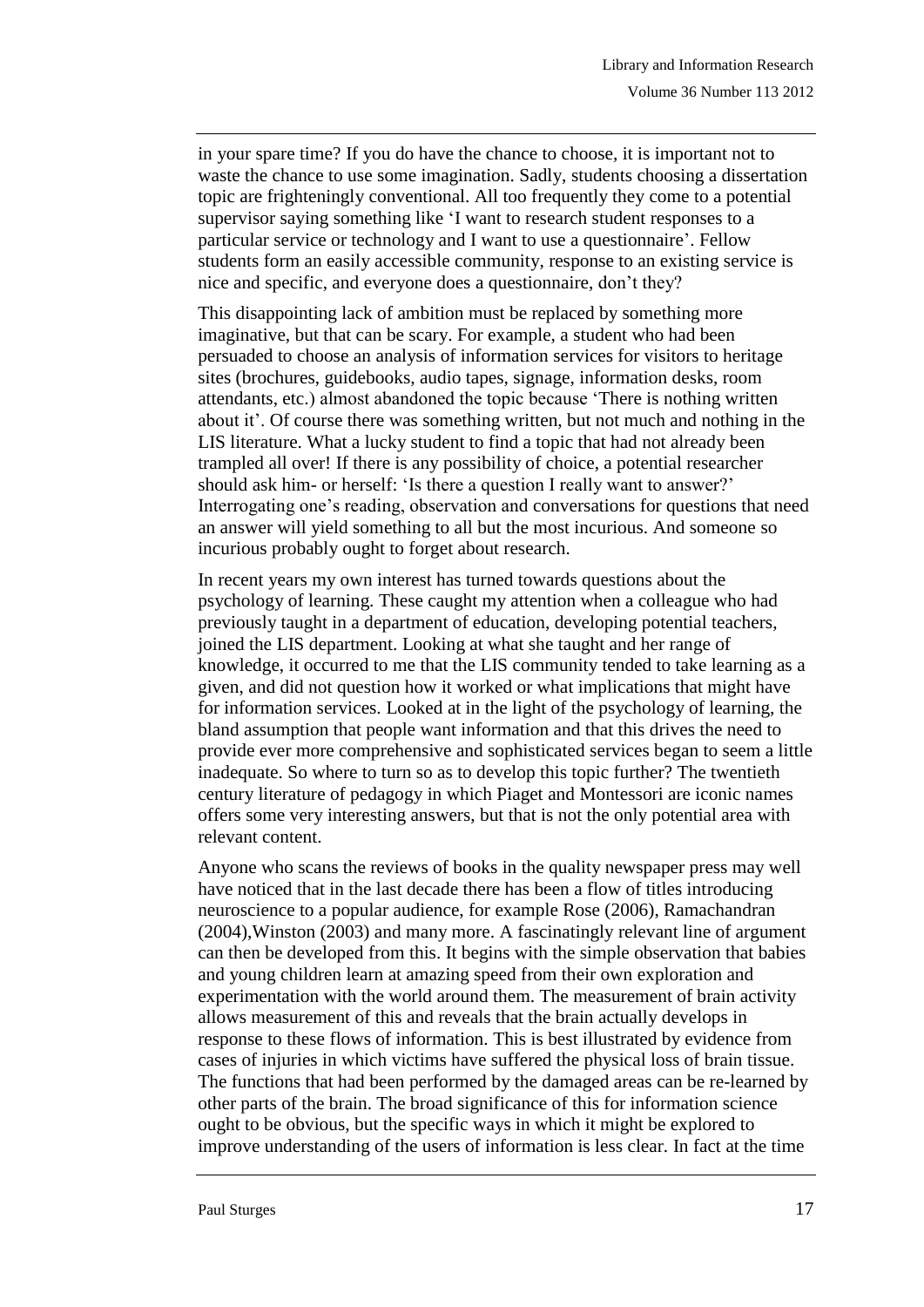of writing this I am exploring questions as what one can learn about the intellectual processes involved in intentional learning, and information seeking, from knowledge of specific aspects of brain function. It could be an imaginative step too far, but it is a risk that I feel driven to take.

# **3 Theory**

Theory is a delicate subject. Those who remember the days of the Soviet system in Russia and Eastern Europe will perhaps recall the pre-1990 presentations and publications by colleagues from those parts of the world that were weighed down with dreary (and unimaginative) Marxist-Leninist thought. The actual research content or attempts at originality could usually be found cowering somewhere in the last third of the paper. This tyranny of theory did not entirely die with the coming of *perestroika*, and rather subtler versions of it can be found in work from the People's Republic of China and some rigidly Islamic countries, with even a suspicion of the same thing from intellectual outposts such as Mormon universities in Utah. Theory is about clearer and more explicit thinking rather than this largely enforced subjection to a set of ideas.

There is, however, something that could be regarded as a problem here. Researchers who have identified an appropriate theoretical position do not necessarily stop at clarity regarding basic concepts and their relation to each other. There is a temptation to turn to some prominent philosopher who offers a critique and a set of answers that can be put to use in the case at hand, and with whom a satisfying intellectual wrestle can be had. Jurgen Habermas (1991) is frequently turned to: I have found him helpful myself. There is a danger in this. The philosophising is seductive and articles from Scandinavian and German colleagues can often contain more arcane argumentation than actual reporting of investigations and practical findings. A colleague of mine who took his Ph.D. at a continental university was directly told to curb his English empiricism and get his theory, with due attention to relevant philosophers, sorted out before he could be cleared to get down to business. The desire for clear thinking is admirable: but the devotion to theory as such is more questionable. It can lead at its worst to the adoption of a language and terminology that is so gratuitously obscure as to defy comprehension. Unfortunately, there is more than one LIS academic who is victim of this tendency.

Maybe the first piece of advice one can offer here seems to cut against the theme of this article and it is this: Keep your feet on the ground. Sort out your concepts, decide how you are going to describe them and write about them in a way that a readership of practitioners as well as academics should be able to understand. Where imagination comes in is when something is sufficiently novel and complex that everyday language and simple concepts will not immediately do it justice. This is where modelling your ideas can come into its own. As a non-modeller I was agreeably surprised some years ago to find a set of ideas that I needed to marshal forming themselves, as if of their own accord, into a kind of descriptive matrix. I was trying to say something about the information aspects of the African national liberation struggles and post-colonial conflicts: itself a topic sufficiently off the wall as to be (politely) described as an imaginative choice. The model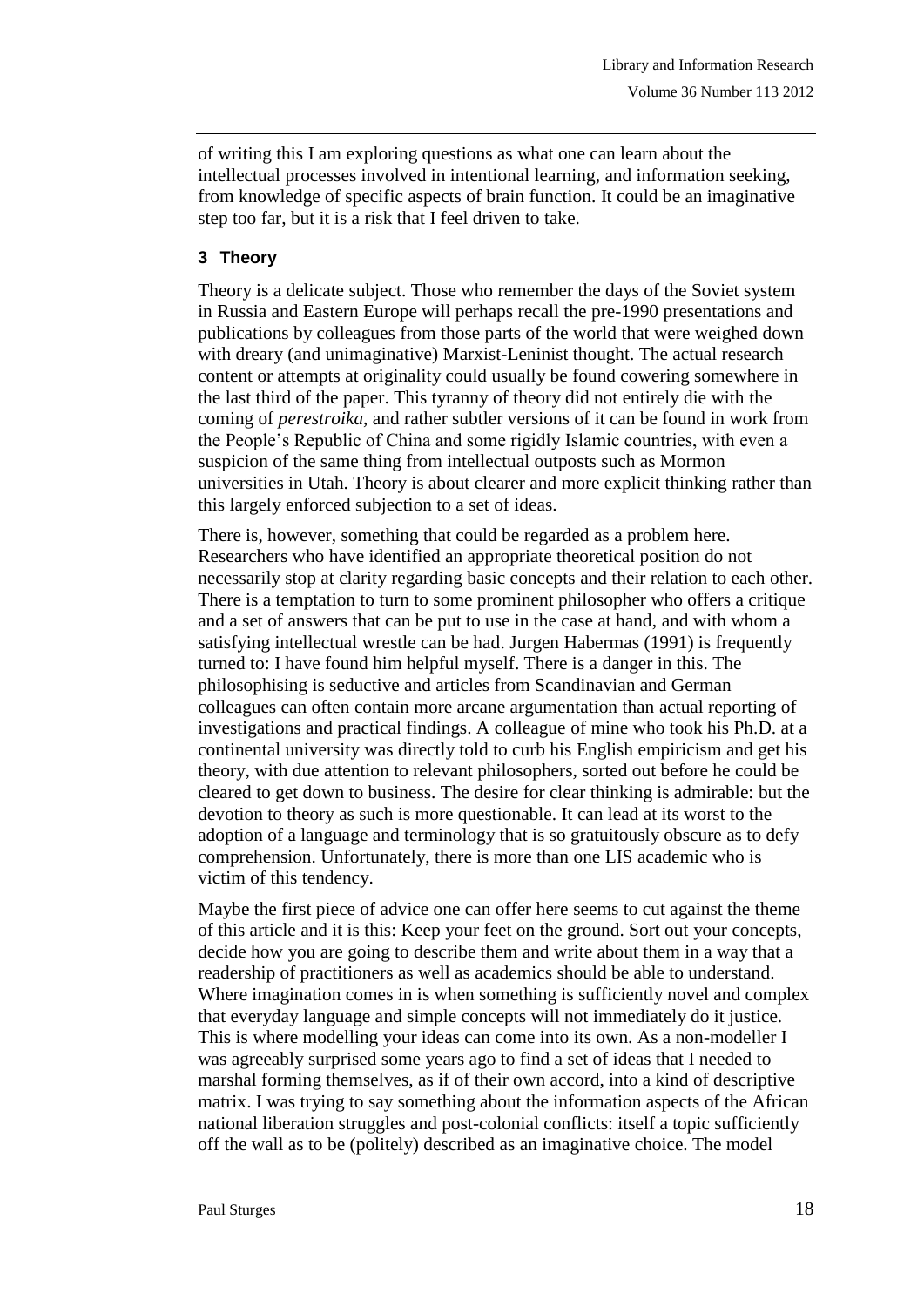itself provided the focus for an article (Sturges, 2004) and acted as the basis for studies of SWAPO in Namibia and The Lord's Resistance Army in Uganda. There was some helpful theory in the literature, but essentially the theoretical aspects of my studies had to be part of my own input – the model in fact.

## **4 Literature**

Our dealings with the literature require imagination precisely because the LIS literature has the limitations set out in the introduction. The potential of LIS to lead us into unexpected places is enormous, but the literature shows that most writers in the field have stayed in safe places. If we want to make progress with valid, but previously unexplored, topics we need to think imaginatively about what to read. An example will illustrate the point. It arose when in the mid-1990s I had the opportunity to look at information seeking and use in rural Malawi. (Sturges and Chimseu, 1996) Going out along the bumpy red laterite roads and conducting focus groups with villagers and interviews with agricultural extension workers (in partnership with a resourceful young colleague George Chimseu who did the hard work in Chichewa the national language) was a deeply affecting experience. The fascinating information and insights the respondents so freely gave us formed a very worthwhile data set, but to put them in context was far from easy. A conventional search of the literature suggested that hardly anyone had previously conducted LIS research with the African rural population. It is stretching a point to say that there had been nearly ten relevant studies.

Revealingly, a study of adult education in rural Africa (Amaratunga and Shute, 1982) was much more helpful. The rather contingent discovery of this article raised the question as to whether there might not be more useful material from outside the LIS literature. The answer was definitely 'Yes'. One or two official reports from Malawi and neighbouring Zambia were traced, along with articles in journals such as *Human Organisation*, *Agricultural Administration and Extension*, and the *Journal of Extension Systems*. Best of all was a yellowing typescript completely devoid of bibliographical details, other than a 1982 date, on communication of innovation amongst Zimbabwean farmers. This turned up in a box file in the now sadly defunct Overseas Development Institute Library in London. The clue provided by this identification of studies outside the LIS literature was pursued in later work on the African rural information environment for a book with broader coverage (Sturges and Neill, 1998). Articles published in the literature of Agricultural Science, or Development Studies, if read for their information significance proved both informative and thought provoking. I had never intended to read about alley cropping for mulch and fuel, the marketing of fomented milk products, or the role of spirit mediums in selecting planting and harvesting times. When I did, I learned much more about African rural information and communication than I ever did from the LIS literature. Only a little willingness to read unconventionally was required.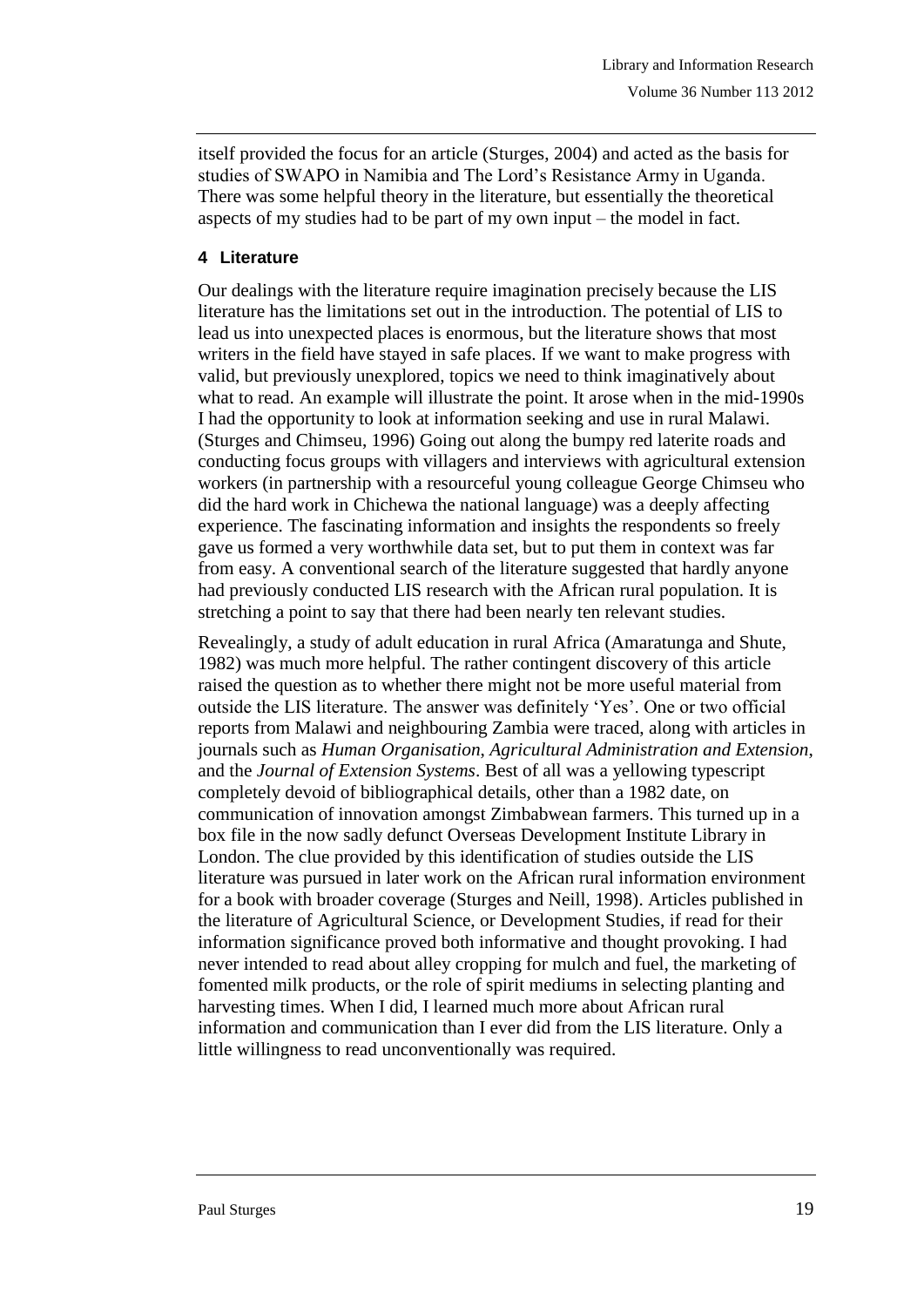## **5 Methods**

On imagination in methods there is much to be said, but for the purposes of this article it is more or less enough to refer to my previous article in LIR (Sturges, 2008). This rejects the slavery of LIS research to the questionnaire survey  $- a$ slavery much greater in extent than the published part of the literature reveals. Surveys generally tell you what you wanted to be told in the first place; and you can use statistical tests of significance to 'prove' that what you have been told is true. Dressed up with plenty of tables and charts generated by your database software, you have what seems to be the ideal LIS article. In fact most such articles are either nonsense or too banal to be worth publication. I suggested then that imaginative choice and, indeed, invention and reinvention of methods is so much more appropriate.

Some new research seems to show that my previous article was not as a voice of one crying in the wilderness. An as yet unpublished Lithuanian study makes a lively assault on the question of what children feel about libraries. This is, in fact, a topic that would lend itself to a questionnaire survey, and even better to an interview or focus group programme. However, the researchers have made opportunistic use of a large set of posters about libraries created by Lithuanian children for a competition in 2010. In effect they have had the imagination to ask what children say when asked to use their own imagination. The posters are systematically analysed for the narrative 'text' that can be teased out from the pictures, captions and slogans. The researchers then identify *fabula* and stereotypes that the children adopt or create, and the context that they indicate. The researchers look for recurring forms of story and stereotypes that seem to typify the children's perceptions. It is a pleasing study, working imaginatively with some delightful raw 'data'.

### **6 Findings**

There is also much to be said in favour of imagination in the way in which LIS research deals with findings and draws conclusions. All too often a study that presents interesting data is merely topped off with a recapitulation of the most interesting findings. This is obviously not enough. Research is not about identifying what is interesting, it is about discovering what is significant and explaining why. The two most demanding stages of any research project are the initial one in which the topic is defined and research methods selected; and the final one in which hard thought has to be applied to what has emerged from the findings of the study so to draw worthwhile conclusions. At the final stage there seems to be a loss of energy or (very probably) a shortage of time. Dissertations and theses, as well as commissioned research, all operate within a specified time frame. Submission dates or the end of funding seem to come all too soon. Hardly anyone allows sufficient time to think about the results and to apply a little imagination to their interpretation. Even the private research of salaried academics is rushed forward by the need to show a good annual publication record. This is potentially disastrous.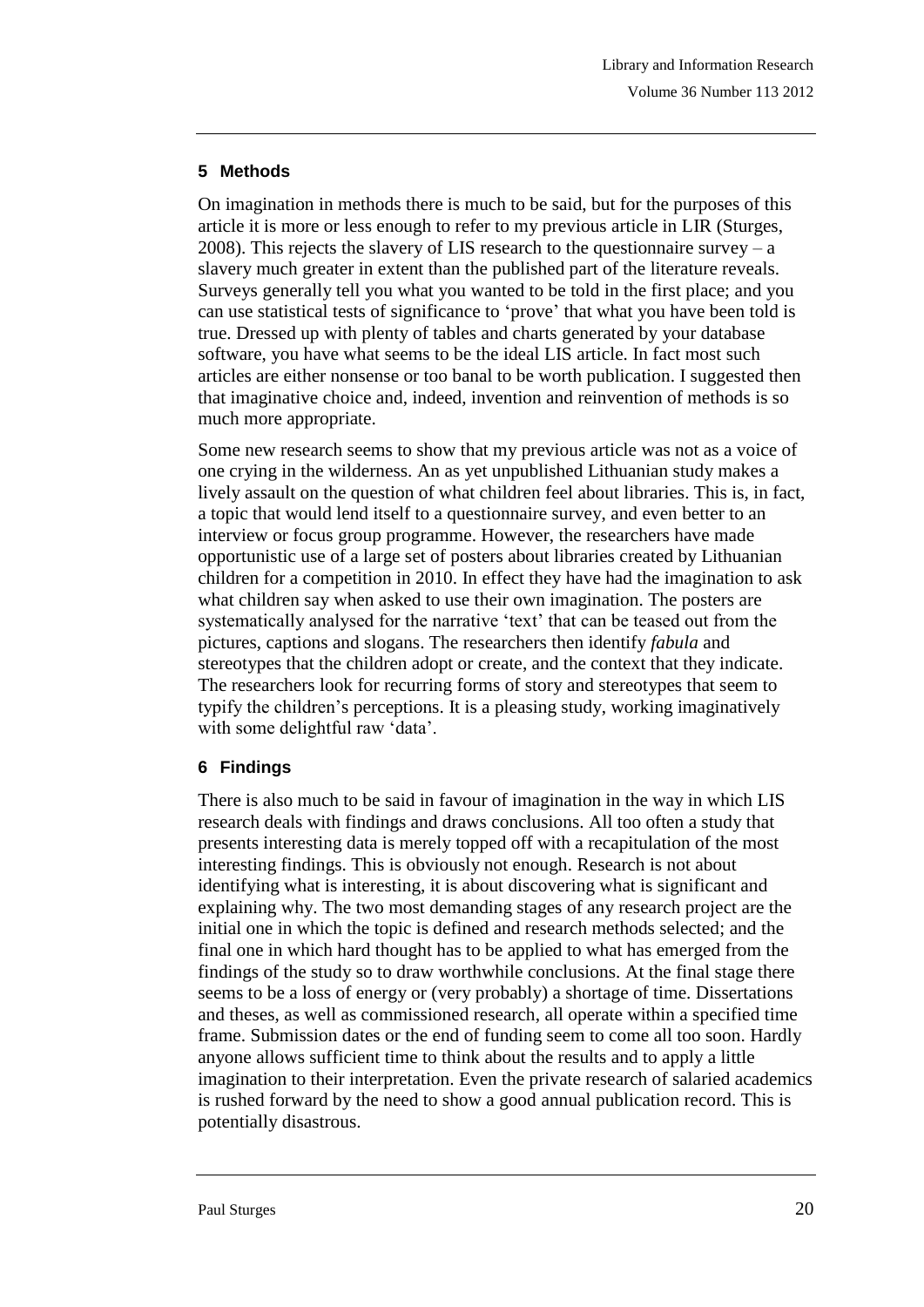Some work of my own that I would claim shows imagination, at least in its genesis, suffered from this need for momentum. In 2005, the publication of some cartoons about the prophet Mohammed in a Danish newspaper sparked riots, destruction of property and some violent deaths in several locations. Librarians had reason to fear the consequences of holding copies of this newspaper, or other allegedly offensive material so the IFLA Freedom of Access to Information and Freedom of Expression (FAIFE) Committee of which I was then Chair was asked to look into the question. We organised a very successful plenary debate at the IFLA Conference in Seoul, South Korea in 2006 and I expanded my opening remarks into an article (Sturges, 2006). In looking at the problem of the giving and taking of offence, I sought guidance or inspiration from areas outside librarianship and happened on the practice of comedy. The paragraphs on comedy and offence were an imaginative step in terms of the LIS literature, and it occurred to me that this could usefully be taken further.

In early 2008 I conducted a small investigation of stand-up comedy in the UK to look for further lessons (Sturges, 2010). This was a satisfying exercise for someone like me who was already often attending comedy gigs, and in the process I had excellent cooperation from a number of comedians including two, Rhod Gilbert and Sarah Millican, who have since achieved star status. When it came to drawing conclusions from some nice, fresh data on how the comedians handled the possibility of giving offence, I probably rushed forward too fast so as to complete an article that I could offer for publication and reached what I would now consider rather weak and unimaginative conclusions. Amongst these was the suggestion that we could learn something from the handling by comedians of offended minorities. I took the suggestion of one comedian that if one or two people in an audience laughed, then the material was funny and need not be revised, and reversed it to look at one or two protesters. These protesters might form one or two percent of a club audience, but one or two percent of a TV audience or indeed the clientele of a library would scale up to thousands or tens of thousands.

From this I drew the conclusion that libraries needed to follow the example of most comedians who tacitly respected the mass or volume of the protest they created and considered adjusting their material accordingly. What I failed to draw out was something of which I was aware, which was that the response of most comedians was not to adjust the material but to remove it from their act or tone it down very considerably. They do this in the interests of future bookings from clubs, possible TV opportunities and eventual stardom. Only a few comedians resist protest and either defend their freedom of expression or choose to revel in causing offence. If librarians followed the example of comedians, the content of most libraries would be effectively censored and library contributions to freedom of expression would be of limited value. What I had done was to follow an easy interpretation of my findings, rather than saying straight out that, like librarians, comedians are threatened by protest and it requires courage or pig-headedness to stand out against. True, a call to be pigheaded does not sound like a sensible conclusion, but who says that all conclusions must be sensible? I do not, but sometimes I let 'being sensible' overpower my imagination, which is exactly what my advice to anyone reading this is to avoid.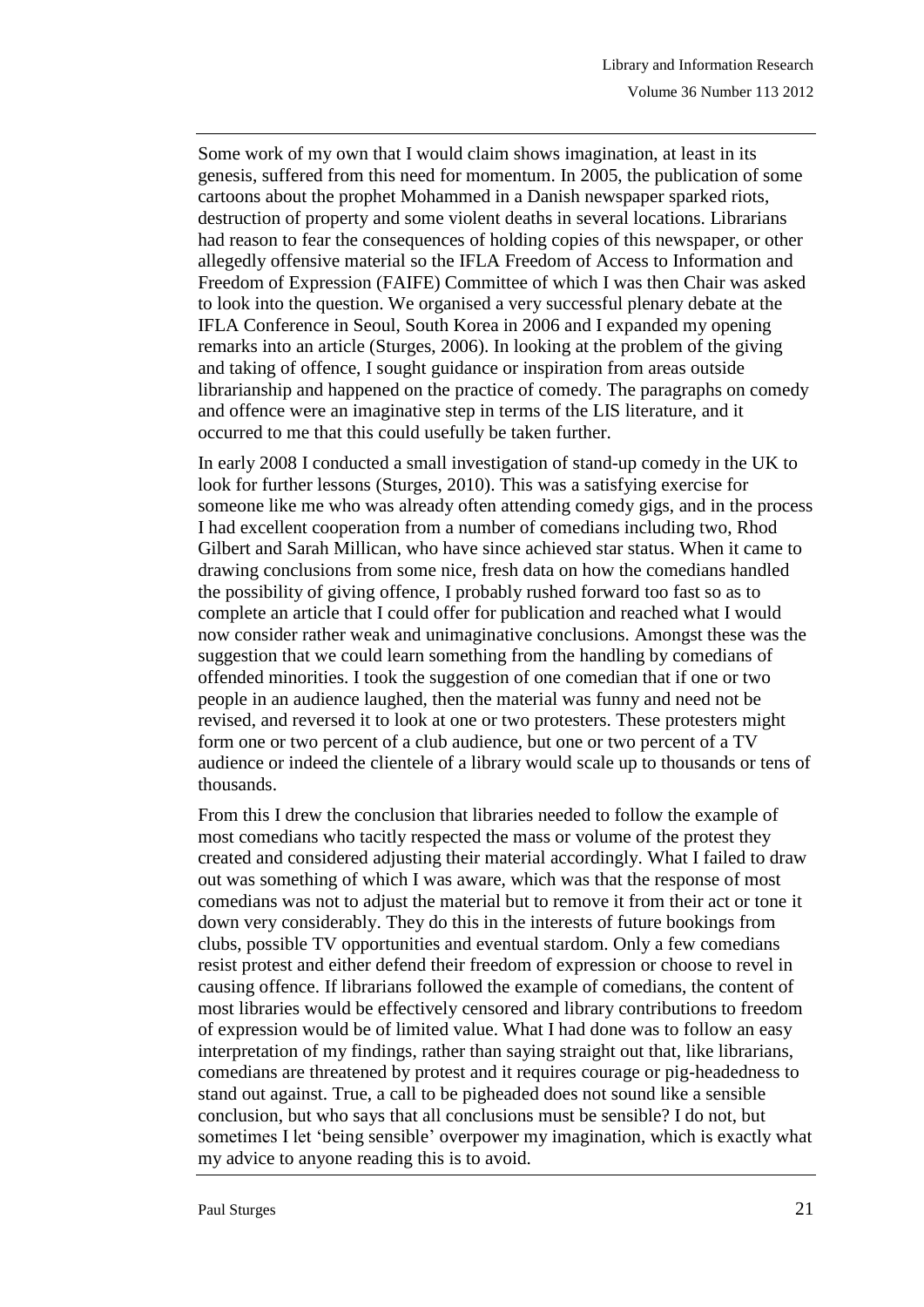## **7 Concluding remarks**

Finally, I admit that imagination cannot solve every research problem. What it can do is to move the researcher a few steps away from the conventional responses. If LIS were a fully functional discipline with successful and inspiring body of research, this might not be important. My original contention was that LIS research, taken as a whole (published, submitted for publication, or not actually intended for full publication), includes a preponderance of depressingly poor material. To break out of this there needs to be an emphasis on standards, but what is suggested here is that improved standards in the selection of topics, reading, thinking theoretically, selecting and using methods, and drawing strong conclusions from findings is only part of an answer. Imagination needs to be given flight in all of these areas, and LIS is a sufficiently open field that there is great scope for this to be productive and successful.

## **References**

Amaratunga, C. and Shute, J. (1982) Extension and adult learning in a Ghanaian community, *Canadian Journal of African Studies*, **16**, 549–566.

Habermas, J. (1991) *The structural transformation of the public sphere*. Cambridge, MA: MIT Press.

Ramachandran, V. (2004) *A brief history of human consciousness: from impostor poodles to purple numbers*. New York: Pi Press.

Rose, S. (2006) *The twenty-first century brain: explaining, mending and manipulating the mind*. London: Vintage.

Sturges, P. (2004) Information in the national liberation struggle: developing a model, *Journal of Documentation*, **60**(4) 428–448.

Sturges, P. (2006) Limits to freedom of expression? Considerations arising from the Danish cartoons affair, *IFLA Journal*, **32**(3) 181–188.

Sturges, P. (2008) Simple but effective LIS research: why we need it, and how we can do it, *Library and Information Research* **32**(100) 29–34.

Sturges, P. (2010) Comedy as freedom of expression, *Journal of Documentation* **66**(2), 279–293.

Sturges, P. and Chimseu, G (1996) The chain of information provision in the villages of Malawi: a rapid rural appraisal, *International Information and Library Review*, **28**, 135–156.

Sturges, P. and Neill, R. (1998) *The quiet struggle: information and libraries for the people of Africa.* London: Mansell.

Winston, R. (2003) *The human mind and how to make the most of it*. London: Bantam Books.